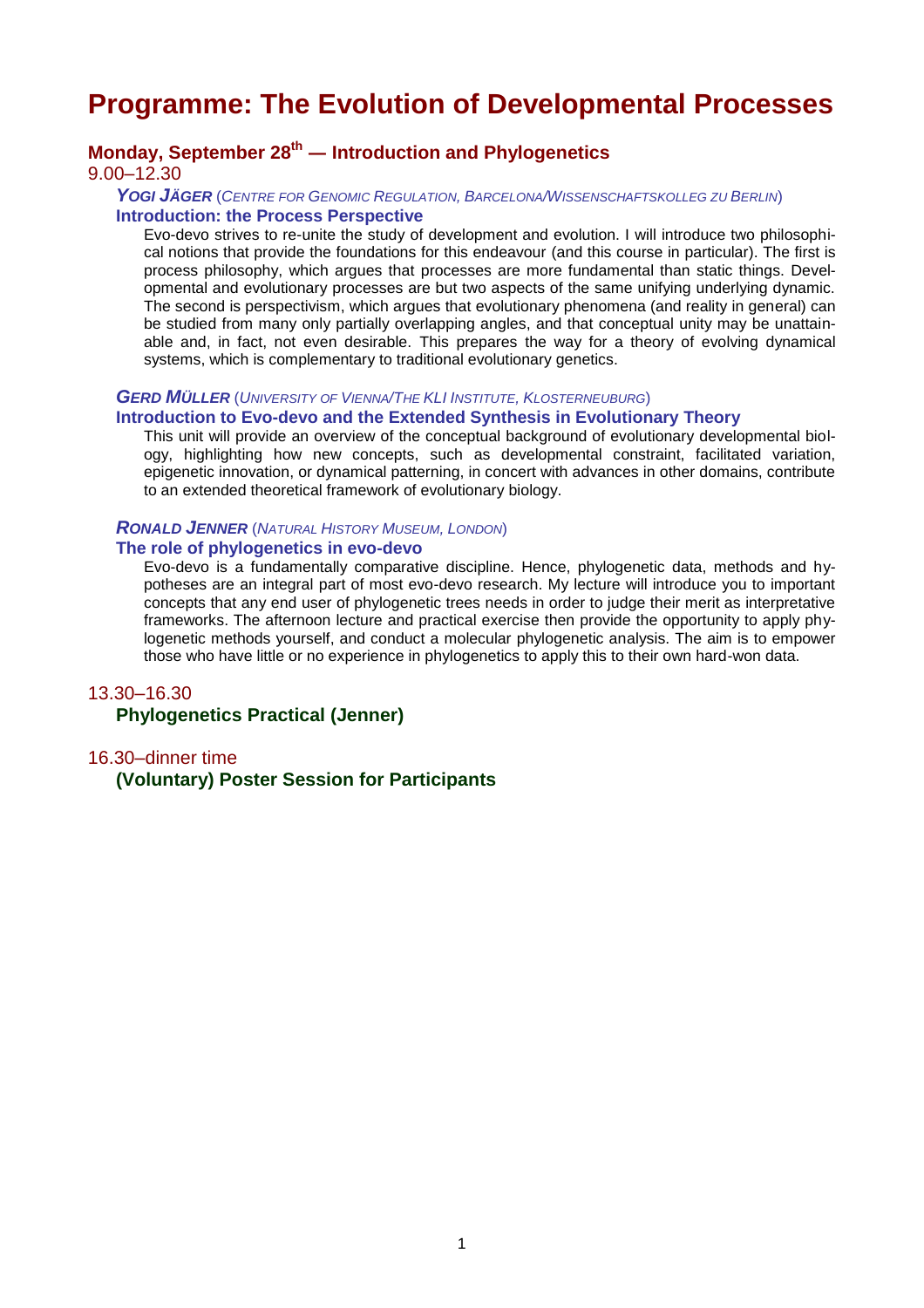# **Tuesday, September 29 th ― Regulatory Evolution**

### 9.00–12.30

#### *ANDREW PEEL* (*UNIVERSITY OF LEEDS*)

#### **Developmental Dynamics and Evo-Devo**

The same developmental genes are often involved in the formation of similar morphological traits in distantly related animals. This has led some to argue that these traits are homologous; i.e. shared due to their inheritance from an ancient, and perhaps surprisingly complex, common ancestor. However, homology at lower levels of biological complexity (e.g. genes/gene networks) is not necessary for, nor always sufficient to prove, homology at overlying levels of biological complexity (e.g. cellular morphology). For example, there has been significant divergence in the developmental mechanisms controlling the formation of homologous body segments in arthropods. Conversely, it seems likely that homologous genes, and perhaps even homologous gene networks, pattern non-homologous body segments in arthropods and vertebrates. Studies on the evolution of animal segmentation mechanisms provide increasingly detailed examples of how homology can become 'decoupled' at different levels of biological complexity. I will outline three questions that these complex data, and their interpretation, raise: 1) Is the concept of homology still useful? Or can we establish a more sophisticated intellectual framework within which to debate the origin and evolution of animal body plans? 2) By comparing development in an increasing, but still finite, number of extant animals, will we be able to reconstruct the body plans of long extinct ancestors? 3) What are the 'Principles of Evolutionary Developmental Biology' that will fill future textbooks?

# *DAVID E. K. FERRIER* (*UNIVERSITY OF ST ANDREWS*)

#### **Homeobox Gene Clusters and the Interplay Between Genome Organization & Evo-Devo**

The rejuvenation of modern evo-devo in large part stemmed from the discovery of the homeobox and the revolution of being able to compare the development of different species on a molecular basis. The Hox gene cluster, which is composed of some of the best-known homeobox genes, has been the focus and stimulus for much evo-devo research. It is now known to have evolved within the context of further homeobox gene clusters: Hox, ParaHox, NK, SuperHox and Mega-homeobox clusters. We will discuss what this wider context of homeobox gene organization can tell us about evodevo. Why is there so much diversity in homeobox gene clustering across lineages and what are the constraints or biases acting on development and genome organization, if any? Is the phenomenon of Colinearity real or not? Are all genomes equal in their evolutionary behavior, and if not then what does this tell us about the evolution of development across the animal kingdom?

# *ALISTAIR MCGREGOR* (*OXFORD BROOKES UNIVERSITY*)

## **Evo-Devo & Evolutionary Genetics**

'Micro-evo-devo' brings a developmental and phenotypic focus to population genetics on one hand, and population/quantitative genetic approaches to development and morphology on the other. It addresses how genotypic variation changes developmental programs to give rise to phenotypic differences, and describes the evolutionary forces involved. Its potential has long been recognized. However, the relative dearth of micro-evo-devo studies may risk pushing evo-devo to the periphery of the larger field of evolutionary biology. In my lecture, I will restate the case for micro-evo-devo and then explore how this synthesis helps to address three outstanding questions vital to understanding the evolution and development of organisms: (1) What is the contribution of standing genetic variation to species differences? (2) What is the genetic basis of changes in complex quantitative traits? (3) What evolutionary forces have shaped phenotypic diversification?

#### 13:30–16:30

## **Journal Club (in small groups, moderated by teachers)**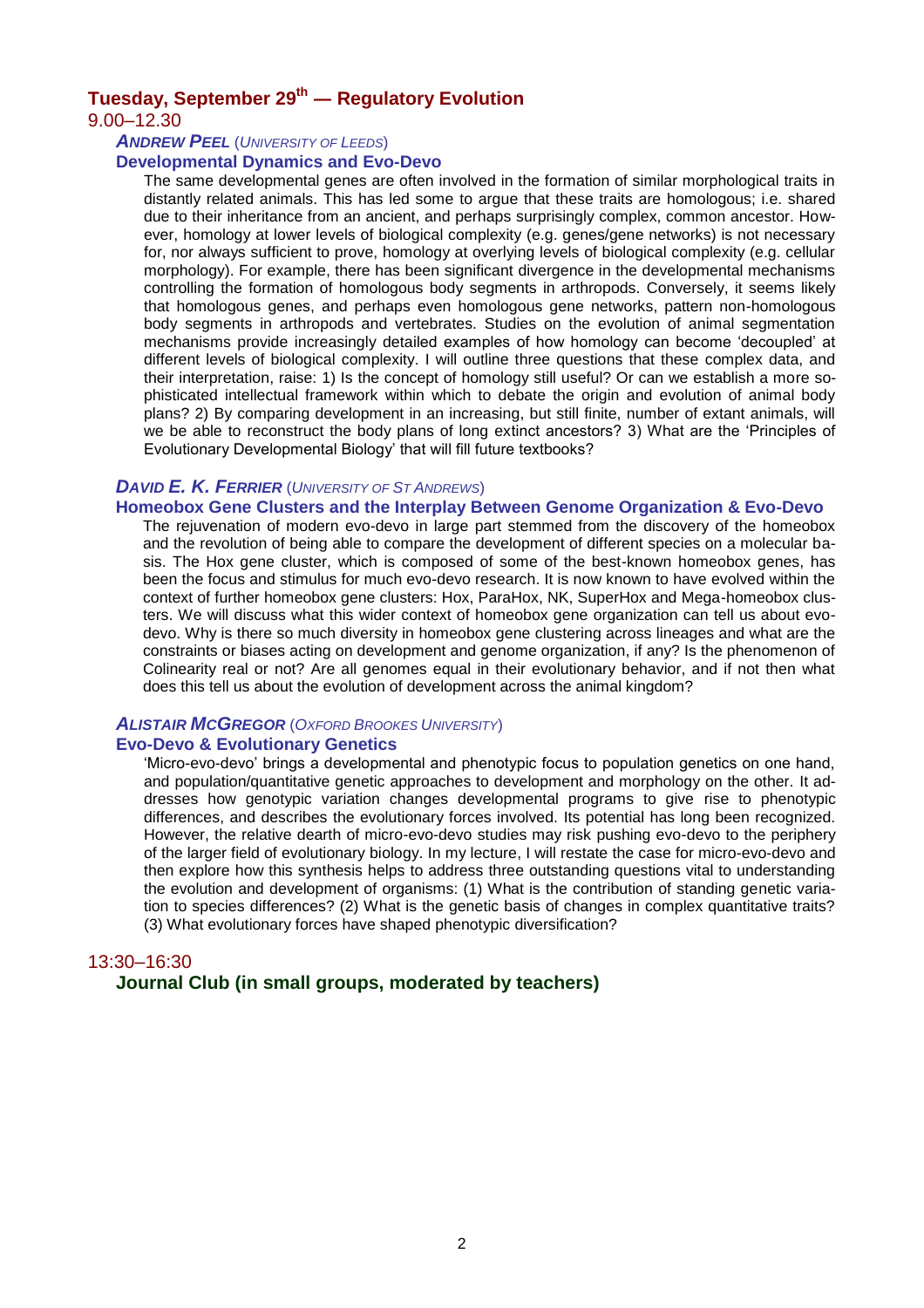# **Wednesday, September 30th ― Systems, Models & Fossils**

9.00–12.30

#### *YOGI JÄGER* (*CENTRE FOR GENOMIC REGULATION, BARCELONA/WISSENSCHAFTSKOLLEG ZU BERLIN*) **Biological Structuralism/Evolutionary Systems Biology/Dynamical Modelling**

In this one-hour-long lecture, I will attempt the impossible task of introducing biological structuralism, evolutionary systems biology, and dynamical modelling; or at least their three principal questions: (1) How do developmental regulatory systems evolve? (2) How does the regulatory structure of biological systems in turn affect the rate and direction of evolutionary change (evolvability)? (3) And what kind of methods and concepts to you need to even start investigating this incredibly complex feedback between development and evolution?

#### *GIUSEPPE FUSCO* (*UNIVERSITY OF PADOVA*) **Models and Descriptions in Evo-Devo**

The way we conceptualise, describe, and represent objects (or phenomena) strongly affects the questions we ask and thus the answers we get. We will explore this subject in the context of evodevo. Most models of morphological traits are based on suitable "geometric" variables (e.g. size and shape), but completely disregard the "biological" variables relevant for the (developmental) generation of biological form. One example of this is provided by classical algorithmic models of mollusc shell shapes, which are useful for exploring the "morphospace" of these forms, but cannot capture variation in the way molluscs build their shell. As a general rule, a descriptive model for a given form cannot be used to address questions about the underlying generative processes, either in development or in evolution, and evo-devo approaches must consider parameters of a generative "morphogenetic space" to explore evolutionary change. My lecture will not focus on any particular technique, but instead will highlight and discuss the necessity of developing an effective critical attitude toward descriptions, in their dialectic relationship with model construction and interpretation.

#### *GRAHAM BUDD* (*UNIVERSITY OF UPPSALA*)

### **Constraining the Unconstrainable? Fossils and the Phenotype-Genotype Map**

All evolutionary change took place in the extinct stem groups to living taxa and as a result must remain partly shrouded in mystery. Given that one of the principal results of the field of evo-devo has been to emphasise the complexity of the genotype-phenotype map, it follows that even if we can recover the routes *phenotypic* evolution has taken, to unearth the true correlative *genotypic* evolution will likely be highly problematic. This uncomfortable feature has led to a tendency in the literature to equate the (observed) results of genotypic evolution with the mechanism of the genotypic change driving (observed) phenotypic change – a move that I shall argue is invalid. If we are really to determine the patterns of causal evolution, we will need to know (1) how far we can reconstruct the pattern of phenotypic change in the past (with the fossil record); (2) to what extent there is true freedom in the genotype-phenotype map within such phenotypic variation; and (3) if there are experimental ways of addressing what this freedom might consist of. I shall attempt to address each of these broad questions in turn without promising a solution to their most intractable aspects.

#### 13.30–dinner time

# **Preparation of Project Presentations**